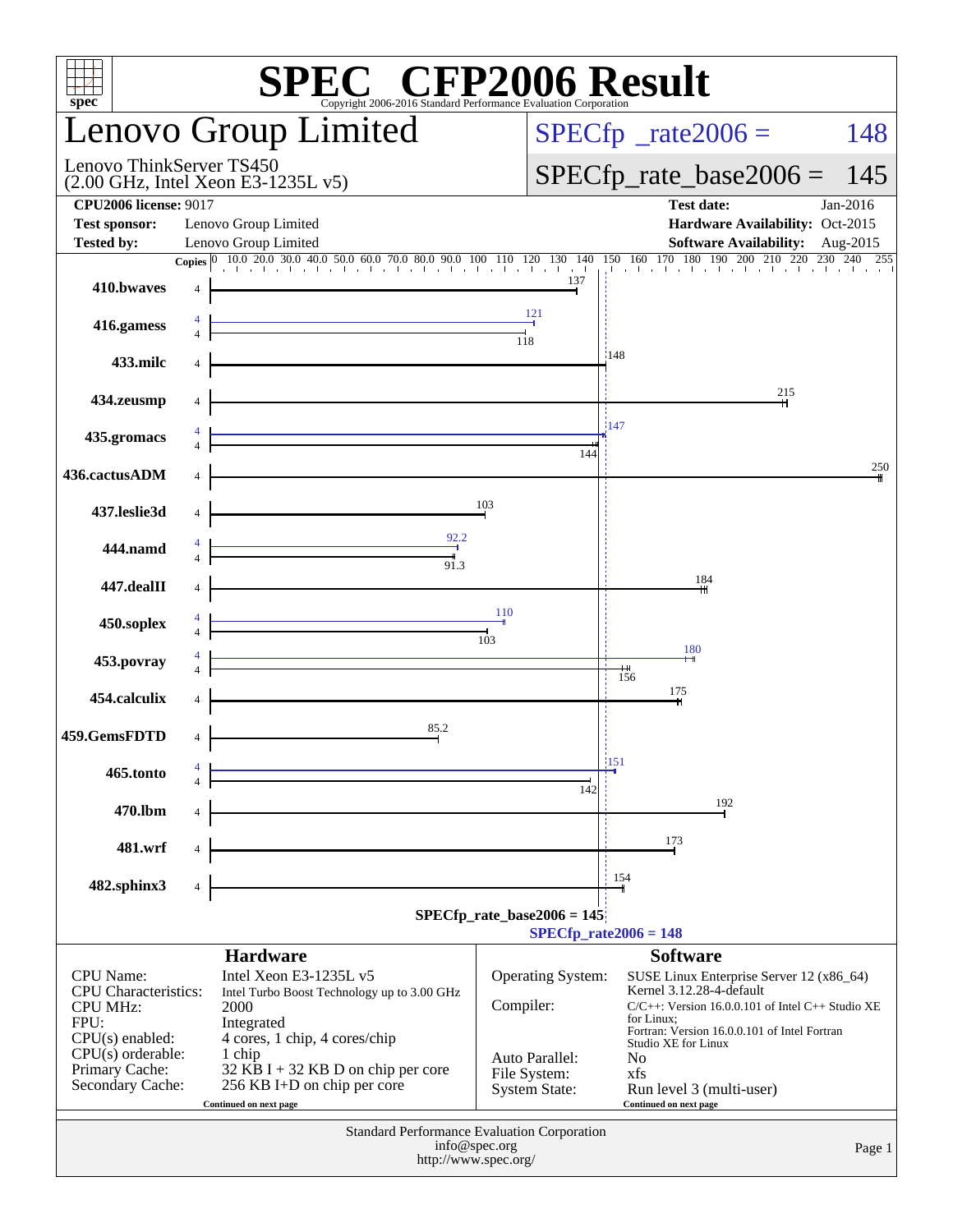

## enovo Group Limited

#### (2.00 GHz, Intel Xeon E3-1235L v5) Lenovo ThinkServer TS450

 $SPECTp_rate2006 = 148$ 

### [SPECfp\\_rate\\_base2006 =](http://www.spec.org/auto/cpu2006/Docs/result-fields.html#SPECfpratebase2006) 145

**[CPU2006 license:](http://www.spec.org/auto/cpu2006/Docs/result-fields.html#CPU2006license)** 9017 **[Test date:](http://www.spec.org/auto/cpu2006/Docs/result-fields.html#Testdate)** Jan-2016

**[Test sponsor:](http://www.spec.org/auto/cpu2006/Docs/result-fields.html#Testsponsor)** Lenovo Group Limited **[Hardware Availability:](http://www.spec.org/auto/cpu2006/Docs/result-fields.html#HardwareAvailability)** Oct-2015

**[Tested by:](http://www.spec.org/auto/cpu2006/Docs/result-fields.html#Testedby)** Lenovo Group Limited **[Software Availability:](http://www.spec.org/auto/cpu2006/Docs/result-fields.html#SoftwareAvailability)** Aug-2015 [Other Cache:](http://www.spec.org/auto/cpu2006/Docs/result-fields.html#OtherCache) [Disk Subsystem:](http://www.spec.org/auto/cpu2006/Docs/result-fields.html#DiskSubsystem) 1 x 800 GB SATA SSD [Other Hardware:](http://www.spec.org/auto/cpu2006/Docs/result-fields.html#OtherHardware) None

[L3 Cache:](http://www.spec.org/auto/cpu2006/Docs/result-fields.html#L3Cache) 8 MB I+D on chip per chip<br>Other Cache: None [Memory:](http://www.spec.org/auto/cpu2006/Docs/result-fields.html#Memory) 32 GB (4 x 8 GB 2Rx8 PC4-2133P-U)

| <b>Base Pointers:</b> | $32/64$ -bit |
|-----------------------|--------------|
| Peak Pointers:        | $32/64$ -bit |
| Other Software:       | None         |
|                       |              |

None

| <b>Results Table</b> |                                                                                                          |                |       |                |       |                |       |                          |                |              |                |              |                |              |
|----------------------|----------------------------------------------------------------------------------------------------------|----------------|-------|----------------|-------|----------------|-------|--------------------------|----------------|--------------|----------------|--------------|----------------|--------------|
|                      | <b>Base</b>                                                                                              |                |       |                |       |                |       | <b>Peak</b>              |                |              |                |              |                |              |
| <b>Benchmark</b>     | <b>Copies</b>                                                                                            | <b>Seconds</b> | Ratio | <b>Seconds</b> | Ratio | <b>Seconds</b> | Ratio | <b>Copies</b>            | <b>Seconds</b> | <b>Ratio</b> | <b>Seconds</b> | <b>Ratio</b> | <b>Seconds</b> | <b>Ratio</b> |
| 410.bwayes           |                                                                                                          | 397            | 137   | 397            | 137   | 398            | 137   |                          | 397            | 137          | 397            | 137          | 398            | 137          |
| 416.gamess           |                                                                                                          | 665            | 118   | 665            | 118   | 665            | 118   | $\boldsymbol{\varDelta}$ | 649            | 121          | 647            | <u>121</u>   | 647            | 121          |
| 433.milc             |                                                                                                          | 248            | 148   | 248            | 148   | 248            | 148   | $\overline{4}$           | 248            | 148          | 248            | 148          | 248            | 148          |
| 434.zeusmp           |                                                                                                          | 169            | 216   | 170            | 214   | 169            | 215   | 4                        | 169            | 216          | 170            | 214          | 169            | 215          |
| 435.gromacs          |                                                                                                          | 197            | 145   | 200            | 143   | 198            | 144   | $\overline{\mathcal{A}}$ | 194            | 147          | 195            | 147          | 194            | 147          |
| 436.cactusADM        | Δ                                                                                                        | 191            | 250   | 191            | 250   | 191            | 251   | $\overline{\mathcal{A}}$ | 191            | 250          | 191            | 250          | 191            | 251          |
| 437.leslie3d         | Δ                                                                                                        | 366            | 103   | 366            | 103   | 367            | 103   | 4                        | 366            | 103          | 366            | 103          | 367            | 103          |
| 444.namd             |                                                                                                          | 351            | 91.3  | 354            | 90.7  | 351            | 91.4  | $\overline{\mathcal{A}}$ | 348            | 92.1         | 347            | 92.4         | 348            | 92.2         |
| 447.dealII           |                                                                                                          | 247            | 185   | 248            | 184   | 249            | 183   | $\overline{\mathcal{A}}$ | 247            | 185          | 248            | 184          | 249            | 183          |
| 450.soplex           |                                                                                                          | 322            | 104   | 323            | 103   | 323            | 103   | 4                        | 304            | <b>110</b>   | 303            | 110          | 305            | 109          |
| $453$ .povray        |                                                                                                          | 136            | 157   | 138            | 154   | 137            | 156   | 4                        | 120            | 178          | 118            | 180          | 118            | 181          |
| 454.calculix         |                                                                                                          | 188            | 176   | 189            | 174   | 189            | 175   | $\overline{4}$           | 188            | 176          | 189            | 174          | 189            | <u>175</u>   |
| 459.GemsFDTD         |                                                                                                          | 499            | 85.1  | 498            | 85.2  | 498            | 85.2  | $\overline{\mathcal{A}}$ | 499            | 85.1         | 498            | 85.2         | 498            | 85.2         |
| $465$ .tonto         |                                                                                                          | 277            | 142   | 277            | 142   | 277            | 142   | $\overline{\mathcal{A}}$ | 260            | 151          | 261            | 151          | 261            | 151          |
| 470.1bm              |                                                                                                          | 286            | 192   | 286            | 192   | 286            | 192   | $\overline{\mathcal{A}}$ | 286            | 192          | 286            | 192          | 286            | 192          |
| 481.wrf              |                                                                                                          | 258            | 173   | 258            | 173   | 257            | 174   | $\overline{4}$           | 258            | 173          | 258            | 173          | 257            | 174          |
| 482.sphinx3          | Δ                                                                                                        | 504            | 155   | 507            | 154   | 507            | 154   | $\overline{\mathcal{A}}$ | 504            | 155          | 507            | 154          | 507            | 154          |
|                      | Results appear in the order in which they were run. Bold underlined text indicates a median measurement. |                |       |                |       |                |       |                          |                |              |                |              |                |              |

### **[Submit Notes](http://www.spec.org/auto/cpu2006/Docs/result-fields.html#SubmitNotes)**

 The taskset mechanism was used to bind copies to processors. The config file option 'submit' was used to generate taskset commands to bind each copy to a specific processor. For details, please see the config file.

### **[Operating System Notes](http://www.spec.org/auto/cpu2006/Docs/result-fields.html#OperatingSystemNotes)**

 Stack size set to unlimited using "ulimit -s unlimited" Transparent Huge Pages enabled with: echo always > /sys/kernel/mm/transparent\_hugepage/enabled Filesystem page cache cleared with: echo 1 > /proc/sys/vm/drop\_caches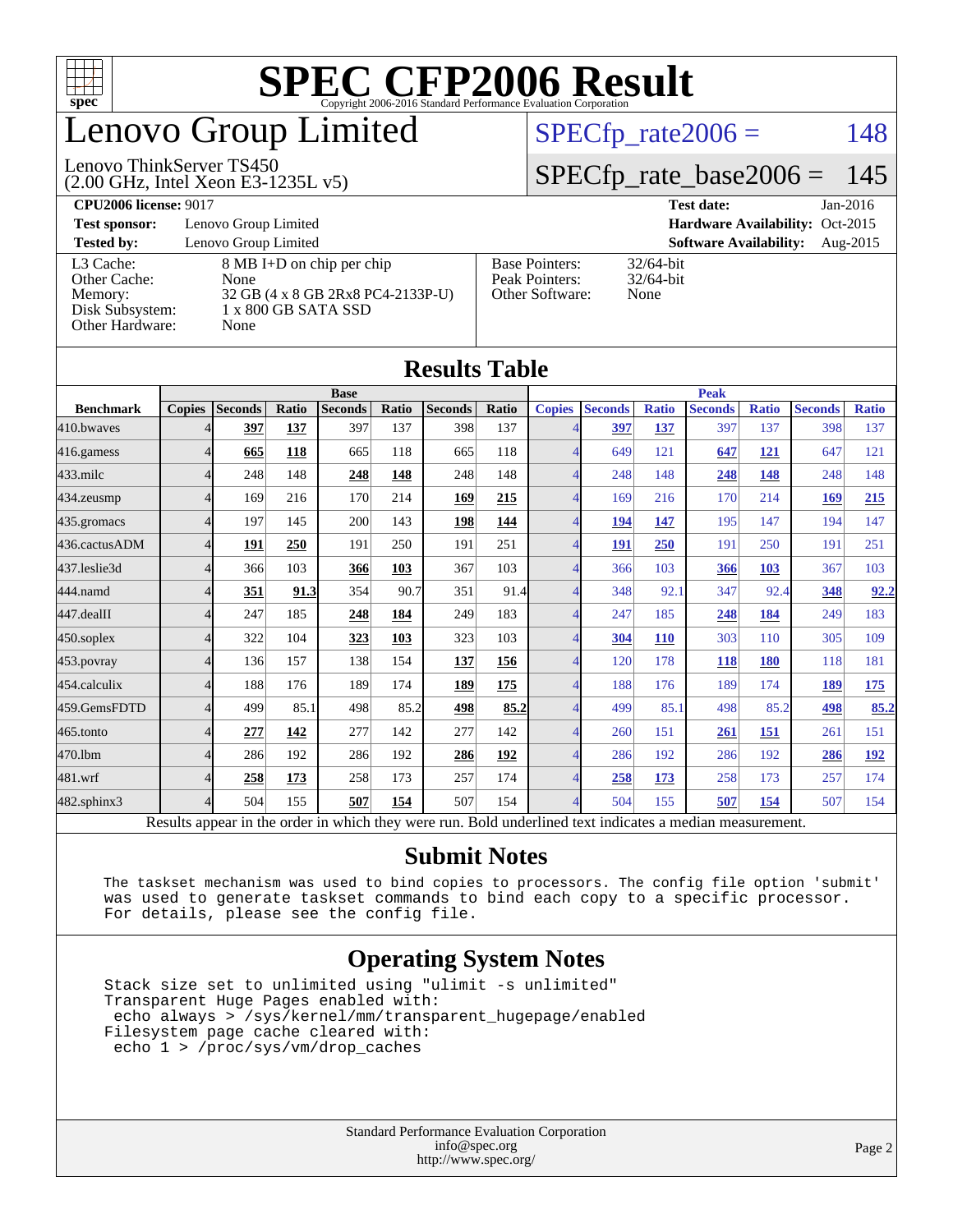

### enovo Group Limited

 $SPECTp\_rate2006 = 148$ 

(2.00 GHz, Intel Xeon E3-1235L v5) Lenovo ThinkServer TS450

[SPECfp\\_rate\\_base2006 =](http://www.spec.org/auto/cpu2006/Docs/result-fields.html#SPECfpratebase2006) 145

**[Test sponsor:](http://www.spec.org/auto/cpu2006/Docs/result-fields.html#Testsponsor)** Lenovo Group Limited **[Hardware Availability:](http://www.spec.org/auto/cpu2006/Docs/result-fields.html#HardwareAvailability)** Oct-2015

**[CPU2006 license:](http://www.spec.org/auto/cpu2006/Docs/result-fields.html#CPU2006license)** 9017 **[Test date:](http://www.spec.org/auto/cpu2006/Docs/result-fields.html#Testdate)** Jan-2016 **[Tested by:](http://www.spec.org/auto/cpu2006/Docs/result-fields.html#Testedby)** Lenovo Group Limited **[Software Availability:](http://www.spec.org/auto/cpu2006/Docs/result-fields.html#SoftwareAvailability)** Aug-2015

#### **[Platform Notes](http://www.spec.org/auto/cpu2006/Docs/result-fields.html#PlatformNotes)**

Standard Performance Evaluation Corporation [info@spec.org](mailto:info@spec.org) BIOS Configuration: EIST Support set to Enabled C1E Support set to Enabled C State Support set to Enabled Turbo Mode set to Enable Sysinfo program /home/cpu2006-1.2-ic16.0/config/sysinfo.rev6914 \$Rev: 6914 \$ \$Date:: 2014-06-25 #\$ e3fbb8667b5a285932ceab81e28219e1 running on TS450-SLE12 Fri Jan 8 21:04:41 2016 This section contains SUT (System Under Test) info as seen by some common utilities. To remove or add to this section, see: <http://www.spec.org/cpu2006/Docs/config.html#sysinfo> From /proc/cpuinfo model name : Intel(R) Xeon(R) CPU E3-1235L v5 @ 2.00GHz 1 "physical id"s (chips) 4 "processors" cores, siblings (Caution: counting these is hw and system dependent. The following excerpts from /proc/cpuinfo might not be reliable. Use with caution.) cpu cores : 4 siblings : 4 physical 0: cores 0 1 2 3 cache size : 8192 KB From /proc/meminfo MemTotal: 32933324 kB HugePages\_Total: 0<br>Hugepagesize: 2048 kB Hugepagesize: From /etc/\*release\* /etc/\*version\* SuSE-release: SUSE Linux Enterprise Server 12 (x86\_64) VERSION = 12 PATCHLEVEL = 0 # This file is deprecated and will be removed in a future service pack or release. # Please check /etc/os-release for details about this release. os-release: NAME="SLES" VERSION="12" VERSION\_ID="12" PRETTY\_NAME="SUSE Linux Enterprise Server 12" ID="sles" ANSI\_COLOR="0;32" CPE\_NAME="cpe:/o:suse:sles:12" uname -a: Linux TS450-SLE12 3.12.28-4-default #1 SMP Thu Sep 25 17:02:34 UTC 2014 (9879bd4) x86\_64 x86\_64 x86\_64 GNU/Linux run-level 3 Jan 8 13:48 Continued on next page

<http://www.spec.org/>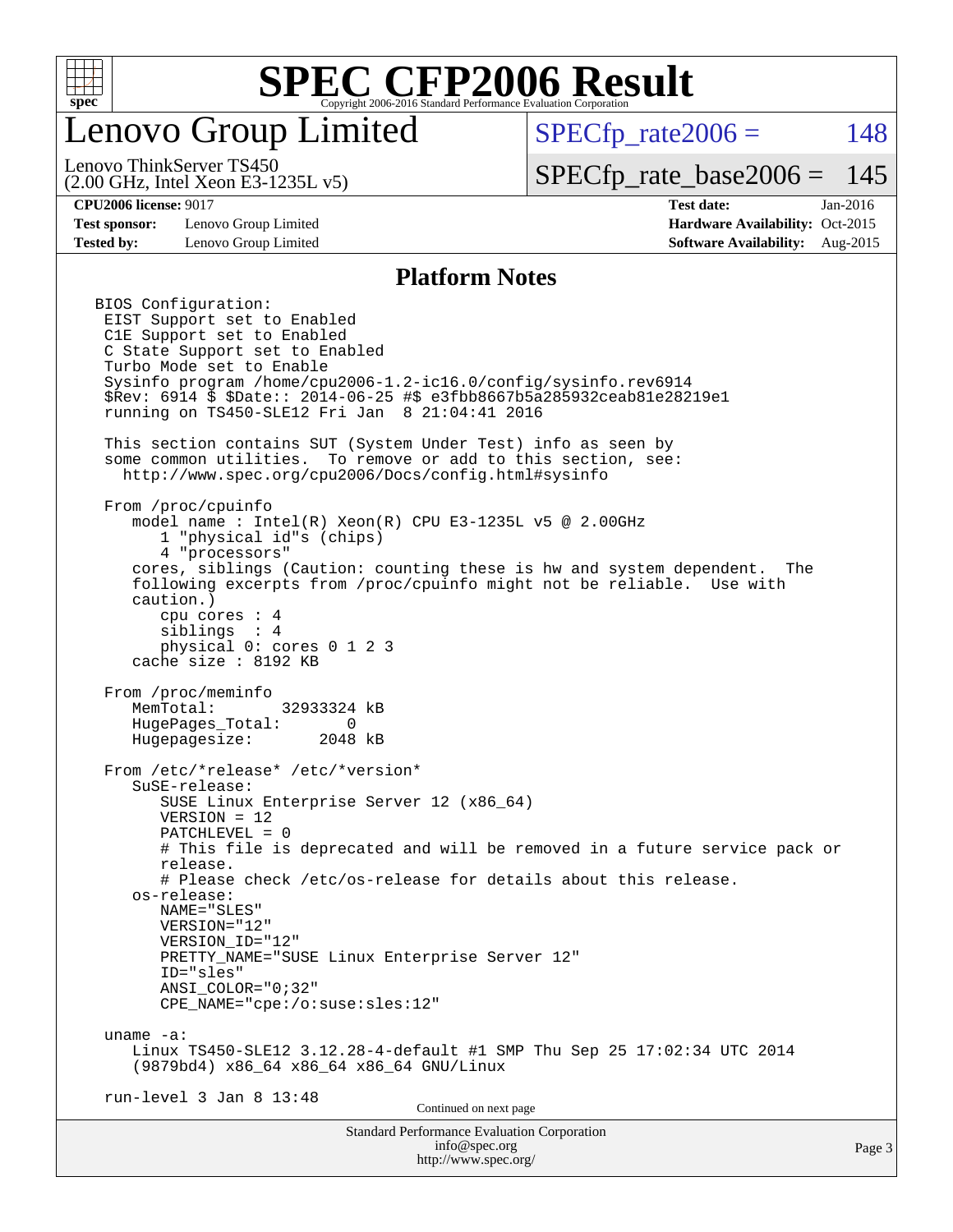

enovo Group Limited

 $SPECTp_rate2006 = 148$ 

[SPECfp\\_rate\\_base2006 =](http://www.spec.org/auto/cpu2006/Docs/result-fields.html#SPECfpratebase2006) 145

Lenovo ThinkServer TS450

**[Test sponsor:](http://www.spec.org/auto/cpu2006/Docs/result-fields.html#Testsponsor)** Lenovo Group Limited **[Hardware Availability:](http://www.spec.org/auto/cpu2006/Docs/result-fields.html#HardwareAvailability)** Oct-2015

(2.00 GHz, Intel Xeon E3-1235L v5)

**[CPU2006 license:](http://www.spec.org/auto/cpu2006/Docs/result-fields.html#CPU2006license)** 9017 **[Test date:](http://www.spec.org/auto/cpu2006/Docs/result-fields.html#Testdate)** Jan-2016 **[Tested by:](http://www.spec.org/auto/cpu2006/Docs/result-fields.html#Testedby)** Lenovo Group Limited **[Software Availability:](http://www.spec.org/auto/cpu2006/Docs/result-fields.html#SoftwareAvailability)** Aug-2015

### **[Platform Notes \(Continued\)](http://www.spec.org/auto/cpu2006/Docs/result-fields.html#PlatformNotes)**

 SPEC is set to: /home/cpu2006-1.2-ic16.0 Filesystem Type Size Used Avail Use% Mounted on /dev/sda3 xfs 600G 7.6G 593G 2% /home Additional information from dmidecode:

 Warning: Use caution when you interpret this section. The 'dmidecode' program reads system data which is "intended to allow hardware to be accurately determined", but the intent may not be met, as there are frequent changes to hardware, firmware, and the "DMTF SMBIOS" standard.

 BIOS LENOVO FWKT32A 12/25/2015 Memory: 4x Samsung M378A1G43DB0-CPB 8 GB 2 rank 2133 MHz

(End of data from sysinfo program)

### **[General Notes](http://www.spec.org/auto/cpu2006/Docs/result-fields.html#GeneralNotes)**

Environment variables set by runspec before the start of the run: LD\_LIBRARY\_PATH = "/home/cpu2006-1.2-ic16.0/libs/32:/home/cpu2006-1.2-ic16.0/libs/64:/home/cpu2006-1.2-ic16.0/sh"

 Binaries compiled on a system with 1x Intel Core i5-4670K CPU + 32GB memory using RedHat EL 7.1 Transparent Huge Pages enabled with: echo always > /sys/kernel/mm/transparent\_hugepage/enabled

### **[Base Compiler Invocation](http://www.spec.org/auto/cpu2006/Docs/result-fields.html#BaseCompilerInvocation)**

[C benchmarks](http://www.spec.org/auto/cpu2006/Docs/result-fields.html#Cbenchmarks):  $\text{icc}$  -m64

[C++ benchmarks:](http://www.spec.org/auto/cpu2006/Docs/result-fields.html#CXXbenchmarks) [icpc -m64](http://www.spec.org/cpu2006/results/res2016q1/cpu2006-20160125-38881.flags.html#user_CXXbase_intel_icpc_64bit_bedb90c1146cab66620883ef4f41a67e)

[Fortran benchmarks](http://www.spec.org/auto/cpu2006/Docs/result-fields.html#Fortranbenchmarks): [ifort -m64](http://www.spec.org/cpu2006/results/res2016q1/cpu2006-20160125-38881.flags.html#user_FCbase_intel_ifort_64bit_ee9d0fb25645d0210d97eb0527dcc06e)

[Benchmarks using both Fortran and C](http://www.spec.org/auto/cpu2006/Docs/result-fields.html#BenchmarksusingbothFortranandC): [icc -m64](http://www.spec.org/cpu2006/results/res2016q1/cpu2006-20160125-38881.flags.html#user_CC_FCbase_intel_icc_64bit_0b7121f5ab7cfabee23d88897260401c) [ifort -m64](http://www.spec.org/cpu2006/results/res2016q1/cpu2006-20160125-38881.flags.html#user_CC_FCbase_intel_ifort_64bit_ee9d0fb25645d0210d97eb0527dcc06e)

### **[Base Portability Flags](http://www.spec.org/auto/cpu2006/Docs/result-fields.html#BasePortabilityFlags)**

 410.bwaves: [-DSPEC\\_CPU\\_LP64](http://www.spec.org/cpu2006/results/res2016q1/cpu2006-20160125-38881.flags.html#suite_basePORTABILITY410_bwaves_DSPEC_CPU_LP64) 416.gamess: [-DSPEC\\_CPU\\_LP64](http://www.spec.org/cpu2006/results/res2016q1/cpu2006-20160125-38881.flags.html#suite_basePORTABILITY416_gamess_DSPEC_CPU_LP64) 433.milc: [-DSPEC\\_CPU\\_LP64](http://www.spec.org/cpu2006/results/res2016q1/cpu2006-20160125-38881.flags.html#suite_basePORTABILITY433_milc_DSPEC_CPU_LP64)

Continued on next page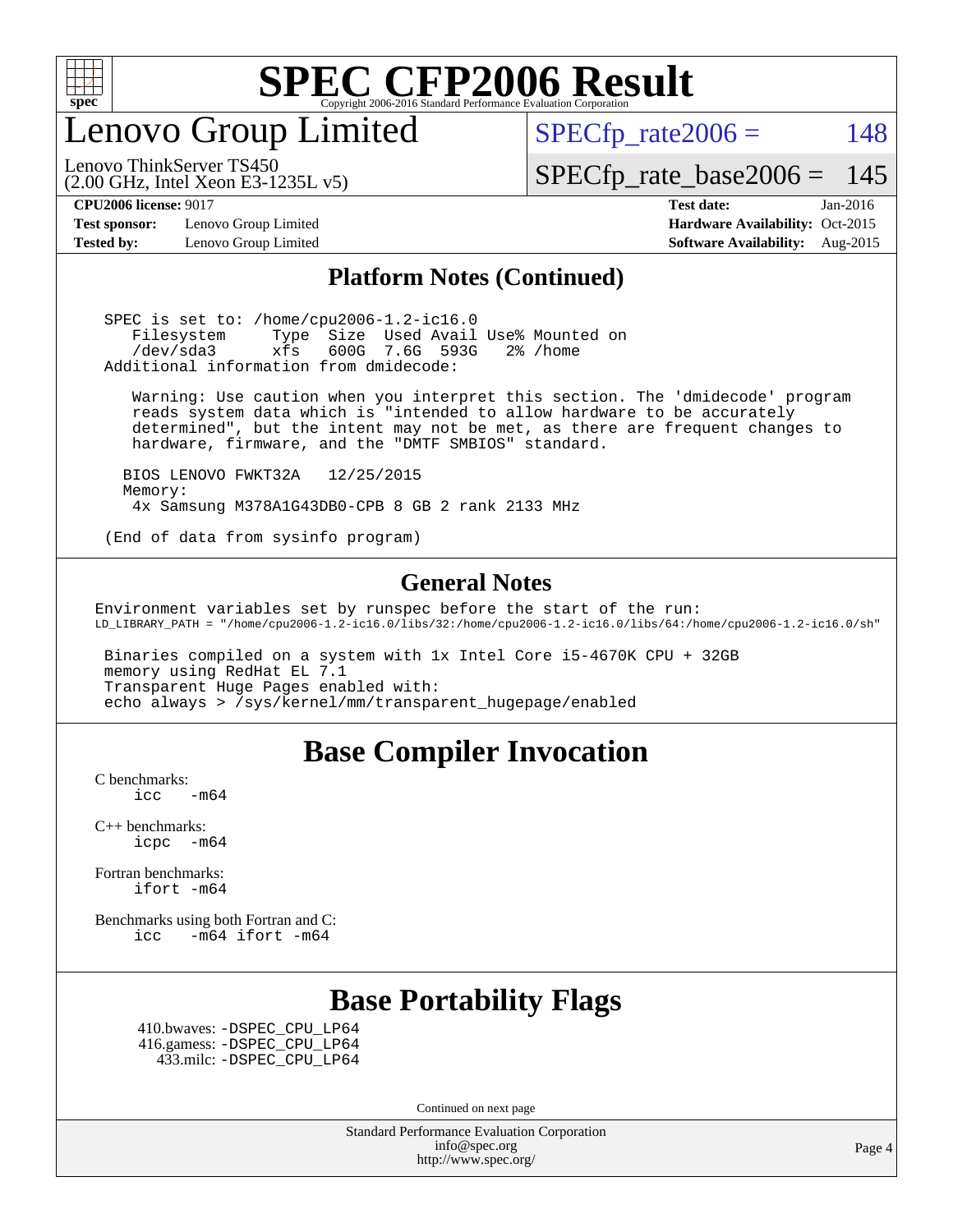

Lenovo Group Limited

 $SPECTp_rate2006 = 148$ 

(2.00 GHz, Intel Xeon E3-1235L v5) Lenovo ThinkServer TS450

[SPECfp\\_rate\\_base2006 =](http://www.spec.org/auto/cpu2006/Docs/result-fields.html#SPECfpratebase2006) 145

**[Test sponsor:](http://www.spec.org/auto/cpu2006/Docs/result-fields.html#Testsponsor)** Lenovo Group Limited **[Hardware Availability:](http://www.spec.org/auto/cpu2006/Docs/result-fields.html#HardwareAvailability)** Oct-2015

**[CPU2006 license:](http://www.spec.org/auto/cpu2006/Docs/result-fields.html#CPU2006license)** 9017 **[Test date:](http://www.spec.org/auto/cpu2006/Docs/result-fields.html#Testdate)** Jan-2016 **[Tested by:](http://www.spec.org/auto/cpu2006/Docs/result-fields.html#Testedby)** Lenovo Group Limited **[Software Availability:](http://www.spec.org/auto/cpu2006/Docs/result-fields.html#SoftwareAvailability)** Aug-2015

### **[Base Portability Flags \(Continued\)](http://www.spec.org/auto/cpu2006/Docs/result-fields.html#BasePortabilityFlags)**

 434.zeusmp: [-DSPEC\\_CPU\\_LP64](http://www.spec.org/cpu2006/results/res2016q1/cpu2006-20160125-38881.flags.html#suite_basePORTABILITY434_zeusmp_DSPEC_CPU_LP64) 435.gromacs: [-DSPEC\\_CPU\\_LP64](http://www.spec.org/cpu2006/results/res2016q1/cpu2006-20160125-38881.flags.html#suite_basePORTABILITY435_gromacs_DSPEC_CPU_LP64) [-nofor\\_main](http://www.spec.org/cpu2006/results/res2016q1/cpu2006-20160125-38881.flags.html#user_baseLDPORTABILITY435_gromacs_f-nofor_main) 436.cactusADM: [-DSPEC\\_CPU\\_LP64](http://www.spec.org/cpu2006/results/res2016q1/cpu2006-20160125-38881.flags.html#suite_basePORTABILITY436_cactusADM_DSPEC_CPU_LP64) [-nofor\\_main](http://www.spec.org/cpu2006/results/res2016q1/cpu2006-20160125-38881.flags.html#user_baseLDPORTABILITY436_cactusADM_f-nofor_main) 437.leslie3d: [-DSPEC\\_CPU\\_LP64](http://www.spec.org/cpu2006/results/res2016q1/cpu2006-20160125-38881.flags.html#suite_basePORTABILITY437_leslie3d_DSPEC_CPU_LP64) 444.namd: [-DSPEC\\_CPU\\_LP64](http://www.spec.org/cpu2006/results/res2016q1/cpu2006-20160125-38881.flags.html#suite_basePORTABILITY444_namd_DSPEC_CPU_LP64) 447.dealII: [-DSPEC\\_CPU\\_LP64](http://www.spec.org/cpu2006/results/res2016q1/cpu2006-20160125-38881.flags.html#suite_basePORTABILITY447_dealII_DSPEC_CPU_LP64) 450.soplex: [-DSPEC\\_CPU\\_LP64](http://www.spec.org/cpu2006/results/res2016q1/cpu2006-20160125-38881.flags.html#suite_basePORTABILITY450_soplex_DSPEC_CPU_LP64) 453.povray: [-DSPEC\\_CPU\\_LP64](http://www.spec.org/cpu2006/results/res2016q1/cpu2006-20160125-38881.flags.html#suite_basePORTABILITY453_povray_DSPEC_CPU_LP64) 454.calculix: [-DSPEC\\_CPU\\_LP64](http://www.spec.org/cpu2006/results/res2016q1/cpu2006-20160125-38881.flags.html#suite_basePORTABILITY454_calculix_DSPEC_CPU_LP64) [-nofor\\_main](http://www.spec.org/cpu2006/results/res2016q1/cpu2006-20160125-38881.flags.html#user_baseLDPORTABILITY454_calculix_f-nofor_main) 459.GemsFDTD: [-DSPEC\\_CPU\\_LP64](http://www.spec.org/cpu2006/results/res2016q1/cpu2006-20160125-38881.flags.html#suite_basePORTABILITY459_GemsFDTD_DSPEC_CPU_LP64) 465.tonto: [-DSPEC\\_CPU\\_LP64](http://www.spec.org/cpu2006/results/res2016q1/cpu2006-20160125-38881.flags.html#suite_basePORTABILITY465_tonto_DSPEC_CPU_LP64) 470.lbm: [-DSPEC\\_CPU\\_LP64](http://www.spec.org/cpu2006/results/res2016q1/cpu2006-20160125-38881.flags.html#suite_basePORTABILITY470_lbm_DSPEC_CPU_LP64) 481.wrf: [-DSPEC\\_CPU\\_LP64](http://www.spec.org/cpu2006/results/res2016q1/cpu2006-20160125-38881.flags.html#suite_basePORTABILITY481_wrf_DSPEC_CPU_LP64) [-DSPEC\\_CPU\\_CASE\\_FLAG](http://www.spec.org/cpu2006/results/res2016q1/cpu2006-20160125-38881.flags.html#b481.wrf_baseCPORTABILITY_DSPEC_CPU_CASE_FLAG) [-DSPEC\\_CPU\\_LINUX](http://www.spec.org/cpu2006/results/res2016q1/cpu2006-20160125-38881.flags.html#b481.wrf_baseCPORTABILITY_DSPEC_CPU_LINUX) 482.sphinx3: [-DSPEC\\_CPU\\_LP64](http://www.spec.org/cpu2006/results/res2016q1/cpu2006-20160125-38881.flags.html#suite_basePORTABILITY482_sphinx3_DSPEC_CPU_LP64)

### **[Base Optimization Flags](http://www.spec.org/auto/cpu2006/Docs/result-fields.html#BaseOptimizationFlags)**

[C benchmarks](http://www.spec.org/auto/cpu2006/Docs/result-fields.html#Cbenchmarks):

[-xCORE-AVX2](http://www.spec.org/cpu2006/results/res2016q1/cpu2006-20160125-38881.flags.html#user_CCbase_f-xAVX2_5f5fc0cbe2c9f62c816d3e45806c70d7) [-ipo](http://www.spec.org/cpu2006/results/res2016q1/cpu2006-20160125-38881.flags.html#user_CCbase_f-ipo) [-O3](http://www.spec.org/cpu2006/results/res2016q1/cpu2006-20160125-38881.flags.html#user_CCbase_f-O3) [-no-prec-div](http://www.spec.org/cpu2006/results/res2016q1/cpu2006-20160125-38881.flags.html#user_CCbase_f-no-prec-div) [-opt-prefetch](http://www.spec.org/cpu2006/results/res2016q1/cpu2006-20160125-38881.flags.html#user_CCbase_f-opt-prefetch) [-auto-p32](http://www.spec.org/cpu2006/results/res2016q1/cpu2006-20160125-38881.flags.html#user_CCbase_f-auto-p32) [-ansi-alias](http://www.spec.org/cpu2006/results/res2016q1/cpu2006-20160125-38881.flags.html#user_CCbase_f-ansi-alias) [-opt-mem-layout-trans=3](http://www.spec.org/cpu2006/results/res2016q1/cpu2006-20160125-38881.flags.html#user_CCbase_f-opt-mem-layout-trans_a7b82ad4bd7abf52556d4961a2ae94d5)

[C++ benchmarks:](http://www.spec.org/auto/cpu2006/Docs/result-fields.html#CXXbenchmarks)

[-xCORE-AVX2](http://www.spec.org/cpu2006/results/res2016q1/cpu2006-20160125-38881.flags.html#user_CXXbase_f-xAVX2_5f5fc0cbe2c9f62c816d3e45806c70d7) [-ipo](http://www.spec.org/cpu2006/results/res2016q1/cpu2006-20160125-38881.flags.html#user_CXXbase_f-ipo) [-O3](http://www.spec.org/cpu2006/results/res2016q1/cpu2006-20160125-38881.flags.html#user_CXXbase_f-O3) [-no-prec-div](http://www.spec.org/cpu2006/results/res2016q1/cpu2006-20160125-38881.flags.html#user_CXXbase_f-no-prec-div) [-opt-prefetch](http://www.spec.org/cpu2006/results/res2016q1/cpu2006-20160125-38881.flags.html#user_CXXbase_f-opt-prefetch) [-auto-p32](http://www.spec.org/cpu2006/results/res2016q1/cpu2006-20160125-38881.flags.html#user_CXXbase_f-auto-p32) [-ansi-alias](http://www.spec.org/cpu2006/results/res2016q1/cpu2006-20160125-38881.flags.html#user_CXXbase_f-ansi-alias) [-opt-mem-layout-trans=3](http://www.spec.org/cpu2006/results/res2016q1/cpu2006-20160125-38881.flags.html#user_CXXbase_f-opt-mem-layout-trans_a7b82ad4bd7abf52556d4961a2ae94d5)

#### [Fortran benchmarks](http://www.spec.org/auto/cpu2006/Docs/result-fields.html#Fortranbenchmarks):

[-xCORE-AVX2](http://www.spec.org/cpu2006/results/res2016q1/cpu2006-20160125-38881.flags.html#user_FCbase_f-xAVX2_5f5fc0cbe2c9f62c816d3e45806c70d7) [-ipo](http://www.spec.org/cpu2006/results/res2016q1/cpu2006-20160125-38881.flags.html#user_FCbase_f-ipo) [-O3](http://www.spec.org/cpu2006/results/res2016q1/cpu2006-20160125-38881.flags.html#user_FCbase_f-O3) [-no-prec-div](http://www.spec.org/cpu2006/results/res2016q1/cpu2006-20160125-38881.flags.html#user_FCbase_f-no-prec-div) [-opt-prefetch](http://www.spec.org/cpu2006/results/res2016q1/cpu2006-20160125-38881.flags.html#user_FCbase_f-opt-prefetch)

[Benchmarks using both Fortran and C](http://www.spec.org/auto/cpu2006/Docs/result-fields.html#BenchmarksusingbothFortranandC):

[-xCORE-AVX2](http://www.spec.org/cpu2006/results/res2016q1/cpu2006-20160125-38881.flags.html#user_CC_FCbase_f-xAVX2_5f5fc0cbe2c9f62c816d3e45806c70d7) [-ipo](http://www.spec.org/cpu2006/results/res2016q1/cpu2006-20160125-38881.flags.html#user_CC_FCbase_f-ipo) [-O3](http://www.spec.org/cpu2006/results/res2016q1/cpu2006-20160125-38881.flags.html#user_CC_FCbase_f-O3) [-no-prec-div](http://www.spec.org/cpu2006/results/res2016q1/cpu2006-20160125-38881.flags.html#user_CC_FCbase_f-no-prec-div) [-opt-prefetch](http://www.spec.org/cpu2006/results/res2016q1/cpu2006-20160125-38881.flags.html#user_CC_FCbase_f-opt-prefetch) [-auto-p32](http://www.spec.org/cpu2006/results/res2016q1/cpu2006-20160125-38881.flags.html#user_CC_FCbase_f-auto-p32) [-ansi-alias](http://www.spec.org/cpu2006/results/res2016q1/cpu2006-20160125-38881.flags.html#user_CC_FCbase_f-ansi-alias) [-opt-mem-layout-trans=3](http://www.spec.org/cpu2006/results/res2016q1/cpu2006-20160125-38881.flags.html#user_CC_FCbase_f-opt-mem-layout-trans_a7b82ad4bd7abf52556d4961a2ae94d5)

### **[Peak Compiler Invocation](http://www.spec.org/auto/cpu2006/Docs/result-fields.html#PeakCompilerInvocation)**

#### [C benchmarks](http://www.spec.org/auto/cpu2006/Docs/result-fields.html#Cbenchmarks):

 $\frac{1}{2}$ cc  $-\text{m64}$ 

[C++ benchmarks \(except as noted below\):](http://www.spec.org/auto/cpu2006/Docs/result-fields.html#CXXbenchmarksexceptasnotedbelow) [icpc -m64](http://www.spec.org/cpu2006/results/res2016q1/cpu2006-20160125-38881.flags.html#user_CXXpeak_intel_icpc_64bit_bedb90c1146cab66620883ef4f41a67e)

450.soplex: [icpc -m32 -L/opt/intel/compilers\\_and\\_libraries\\_2016/linux/compiler/lib/ia32\\_lin](http://www.spec.org/cpu2006/results/res2016q1/cpu2006-20160125-38881.flags.html#user_peakCXXLD450_soplex_intel_icpc_b4f50a394bdb4597aa5879c16bc3f5c5)

#### [Fortran benchmarks](http://www.spec.org/auto/cpu2006/Docs/result-fields.html#Fortranbenchmarks): [ifort -m64](http://www.spec.org/cpu2006/results/res2016q1/cpu2006-20160125-38881.flags.html#user_FCpeak_intel_ifort_64bit_ee9d0fb25645d0210d97eb0527dcc06e)

Continued on next page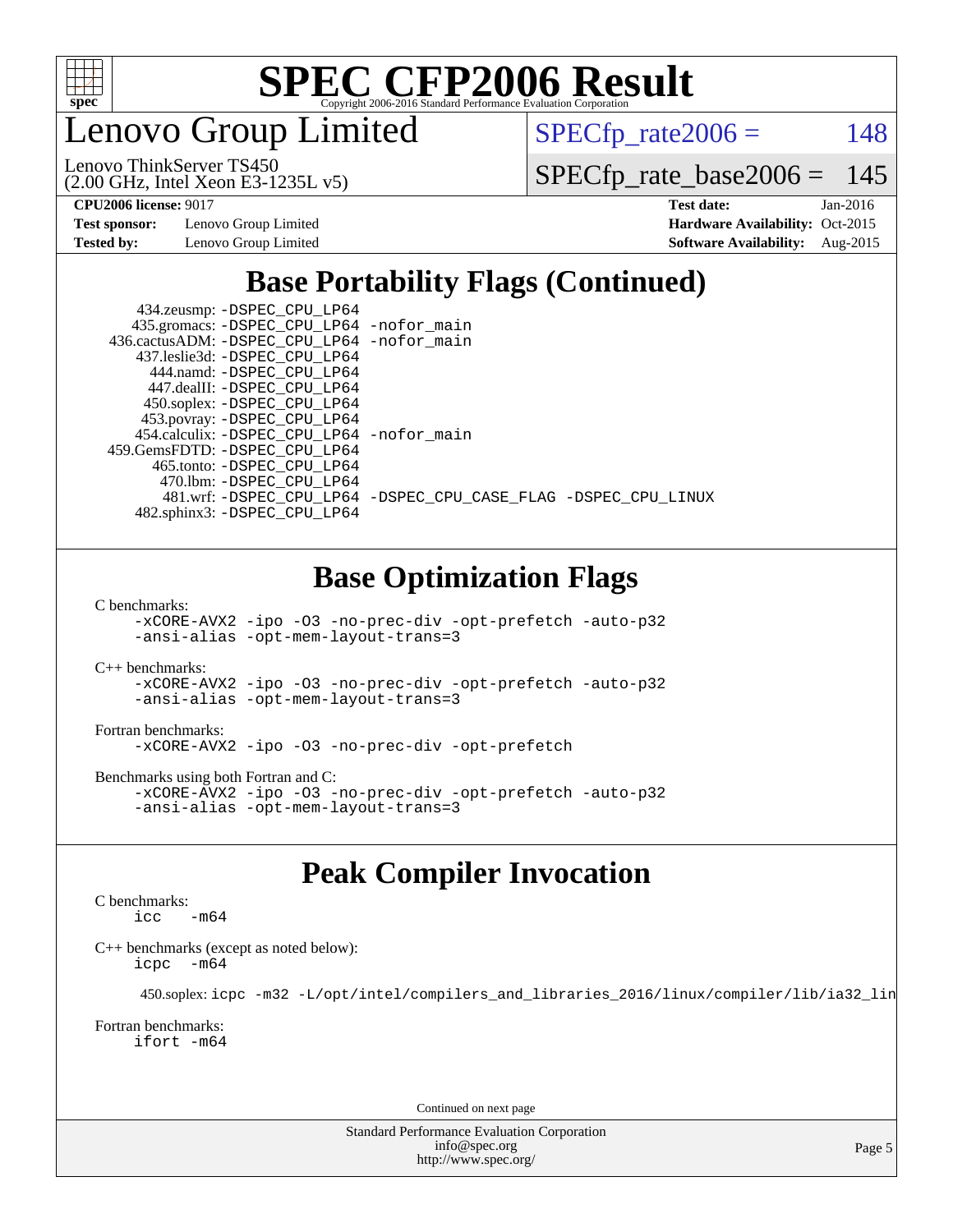

### enovo Group Limited

 $SPECTp_rate2006 = 148$ 

(2.00 GHz, Intel Xeon E3-1235L v5) Lenovo ThinkServer TS450

[SPECfp\\_rate\\_base2006 =](http://www.spec.org/auto/cpu2006/Docs/result-fields.html#SPECfpratebase2006) 145

**[CPU2006 license:](http://www.spec.org/auto/cpu2006/Docs/result-fields.html#CPU2006license)** 9017 **[Test date:](http://www.spec.org/auto/cpu2006/Docs/result-fields.html#Testdate)** Jan-2016 **[Test sponsor:](http://www.spec.org/auto/cpu2006/Docs/result-fields.html#Testsponsor)** Lenovo Group Limited **[Hardware Availability:](http://www.spec.org/auto/cpu2006/Docs/result-fields.html#HardwareAvailability)** Oct-2015 **[Tested by:](http://www.spec.org/auto/cpu2006/Docs/result-fields.html#Testedby)** Lenovo Group Limited **[Software Availability:](http://www.spec.org/auto/cpu2006/Docs/result-fields.html#SoftwareAvailability)** Aug-2015

### **[Peak Compiler Invocation \(Continued\)](http://www.spec.org/auto/cpu2006/Docs/result-fields.html#PeakCompilerInvocation)**

[Benchmarks using both Fortran and C](http://www.spec.org/auto/cpu2006/Docs/result-fields.html#BenchmarksusingbothFortranandC): [icc -m64](http://www.spec.org/cpu2006/results/res2016q1/cpu2006-20160125-38881.flags.html#user_CC_FCpeak_intel_icc_64bit_0b7121f5ab7cfabee23d88897260401c) [ifort -m64](http://www.spec.org/cpu2006/results/res2016q1/cpu2006-20160125-38881.flags.html#user_CC_FCpeak_intel_ifort_64bit_ee9d0fb25645d0210d97eb0527dcc06e)

### **[Peak Portability Flags](http://www.spec.org/auto/cpu2006/Docs/result-fields.html#PeakPortabilityFlags)**

| 410.bwaves: -DSPEC CPU LP64                 |                                                                |
|---------------------------------------------|----------------------------------------------------------------|
| 416.gamess: -DSPEC_CPU_LP64                 |                                                                |
| 433.milc: -DSPEC CPU LP64                   |                                                                |
| 434.zeusmp: -DSPEC_CPU_LP64                 |                                                                |
| 435.gromacs: -DSPEC_CPU_LP64 -nofor_main    |                                                                |
| 436.cactusADM: -DSPEC CPU LP64 -nofor main  |                                                                |
| 437.leslie3d: -DSPEC CPU LP64               |                                                                |
| 444.namd: - DSPEC_CPU LP64                  |                                                                |
| 447.dealII: -DSPEC CPU LP64                 |                                                                |
| 450.soplex: -D_FILE_OFFSET_BITS=64          |                                                                |
| 453.povray: -DSPEC_CPU_LP64                 |                                                                |
| 454.calculix: - DSPEC CPU LP64 - nofor main |                                                                |
| 459.GemsFDTD: -DSPEC CPU LP64               |                                                                |
| 465.tonto: - DSPEC CPU LP64                 |                                                                |
| 470.1bm: - DSPEC CPU LP64                   |                                                                |
|                                             | 481.wrf: -DSPEC CPU_LP64 -DSPEC_CPU_CASE_FLAG -DSPEC_CPU_LINUX |
| 482.sphinx3: -DSPEC CPU LP64                |                                                                |

### **[Peak Optimization Flags](http://www.spec.org/auto/cpu2006/Docs/result-fields.html#PeakOptimizationFlags)**

```
C benchmarks:
```

```
 433.milc: basepeak = yes
470.lbm: basepeak = yes
```
482.sphinx3: basepeak = yes

```
C++ benchmarks:
```

```
 444.namd: -xCORE-AVX2(pass 2) -prof-gen:threadsafe(pass 1)
         -i\text{po}(pass 2) -\overline{O}3(pass 2)-no-prec-div(pass 2)
         -par-num-threads=1(pass 1) -opt-mem-layout-trans=3(pass 2)
         -prof-use(pass 2) -fno-alias -auto-ilp32
```

```
 447.dealII: basepeak = yes
```

```
 450.soplex: -xCORE-AVX2(pass 2) -prof-gen:threadsafe(pass 1)
         -ipo(pass 2) -O3(pass 2) -no-prec-div(pass 2)
         -par-num-threads=1(pass 1) -opt-mem-layout-trans=3(pass 2)
         -prof-use(pass 2) -opt-malloc-options=3
```
Continued on next page

```
Standard Performance Evaluation Corporation
              info@spec.org
           http://www.spec.org/
```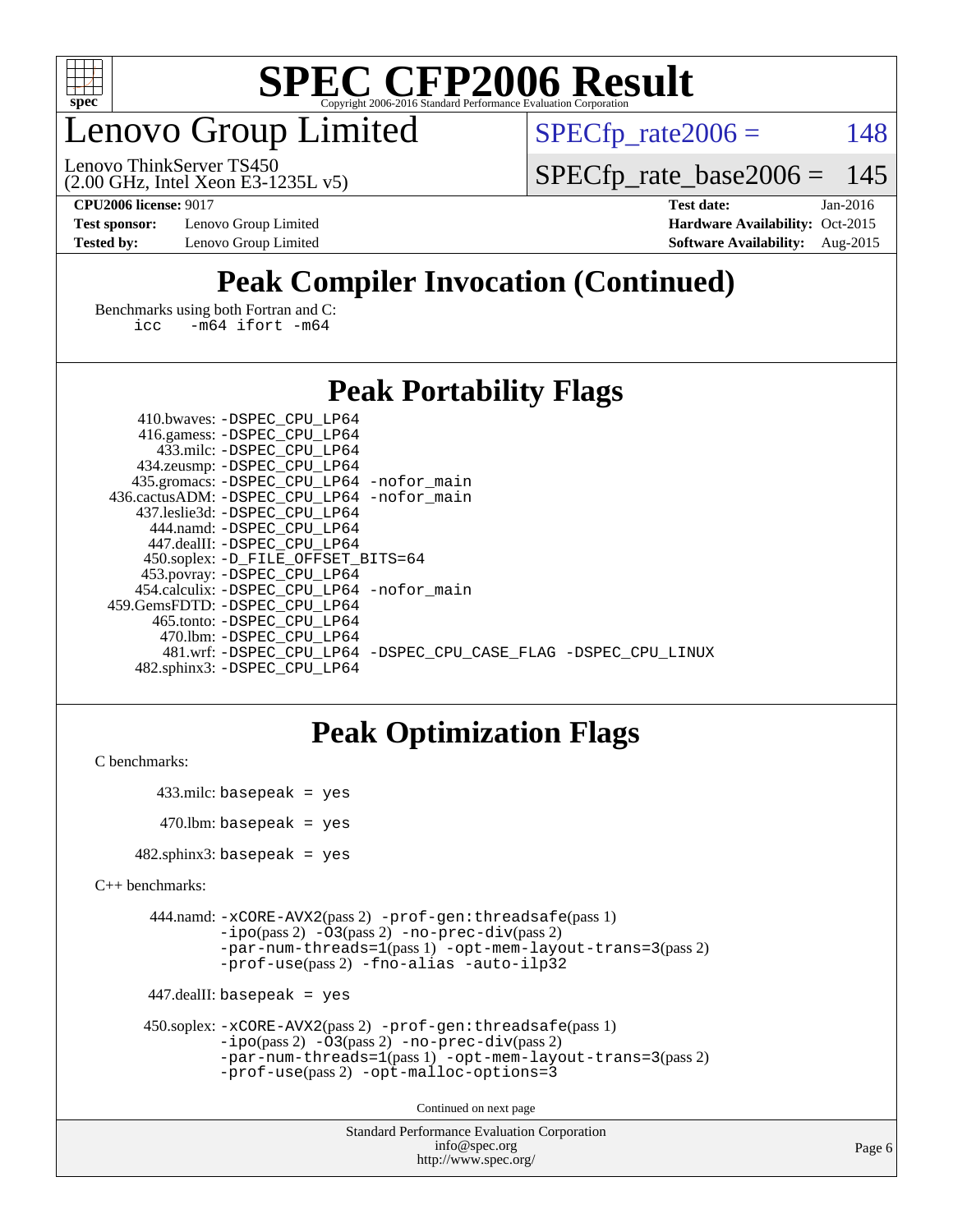

enovo Group Limited

 $SPECTp_rate2006 = 148$ 

(2.00 GHz, Intel Xeon E3-1235L v5) Lenovo ThinkServer TS450

[SPECfp\\_rate\\_base2006 =](http://www.spec.org/auto/cpu2006/Docs/result-fields.html#SPECfpratebase2006) 145

**[Test sponsor:](http://www.spec.org/auto/cpu2006/Docs/result-fields.html#Testsponsor)** Lenovo Group Limited **[Hardware Availability:](http://www.spec.org/auto/cpu2006/Docs/result-fields.html#HardwareAvailability)** Oct-2015

**[CPU2006 license:](http://www.spec.org/auto/cpu2006/Docs/result-fields.html#CPU2006license)** 9017 **[Test date:](http://www.spec.org/auto/cpu2006/Docs/result-fields.html#Testdate)** Jan-2016 **[Tested by:](http://www.spec.org/auto/cpu2006/Docs/result-fields.html#Testedby)** Lenovo Group Limited **[Software Availability:](http://www.spec.org/auto/cpu2006/Docs/result-fields.html#SoftwareAvailability)** Aug-2015

### **[Peak Optimization Flags \(Continued\)](http://www.spec.org/auto/cpu2006/Docs/result-fields.html#PeakOptimizationFlags)**

```
 453.povray: -xCORE-AVX2(pass 2) -prof-gen:threadsafe(pass 1)
                   -i\text{po}(pass 2) -\overset{\sim}{O}3(pass 2)-no-prec-div(pass 2)
                   -par-num-threads=1(pass 1) -opt-mem-layout-trans=3(pass 2)
                   -prof-use(pass 2) -unroll4 -ansi-alias
   Fortran benchmarks: 
        410.bwaves: basepeak = yes 416.gamess: -xCORE-AVX2(pass 2) -prof-gen:threadsafe(pass 1)
                   -ipo(pass 2) -O3(pass 2) -no-prec-div(pass 2)
                   -par-num-threads=1(pass 1) -prof-use(pass 2) -unroll2
                   -inline-level=0 -scalar-rep-
         434.zeusmp: basepeak = yes
         437.leslie3d: basepeak = yes
     459.GemsFDTD: basepeak = yes
           465.tonto: -xCORE-AVX2(pass 2) -prof-gen:threadsafe(pass 1)
                   -i\text{po}(pass 2) -03(pass 2)-no-prec-div(pass 2)
                   -par-num-threads=1(pass 1) -prof-use(pass 2) -unroll4 -auto
                   -inline-calloc -opt-malloc-options=3
   Benchmarks using both Fortran and C: 
         435.gromacs: -xCORE-AVX2(pass 2) -prof-gen:threadsafe(pass 1)
                   -i\text{po}(pass 2) -\tilde{O}3(pass 2)-no-prec-div(pass 2)
                   -par-num-threads=1(pass 1) -opt-mem-layout-trans=3(pass 2)
                   -prof-use(pass 2) -opt-prefetch -auto-ilp32
    436.cactusADM:basepeak = yes454.calculix: basepeak = yes
            481 \text{.m}: basepeak = yes
                         The flags files that were used to format this result can be browsed at
http://www.spec.org/cpu2006/flags/Intel-ic16.0-official-linux64.html
http://www.spec.org/cpu2006/flags/Default-Platform-Flags.html
                             You can also download the XML flags sources by saving the following links:
http://www.spec.org/cpu2006/flags/Intel-ic16.0-official-linux64.xml
http://www.spec.org/cpu2006/flags/Default-Platform-Flags.xml
```